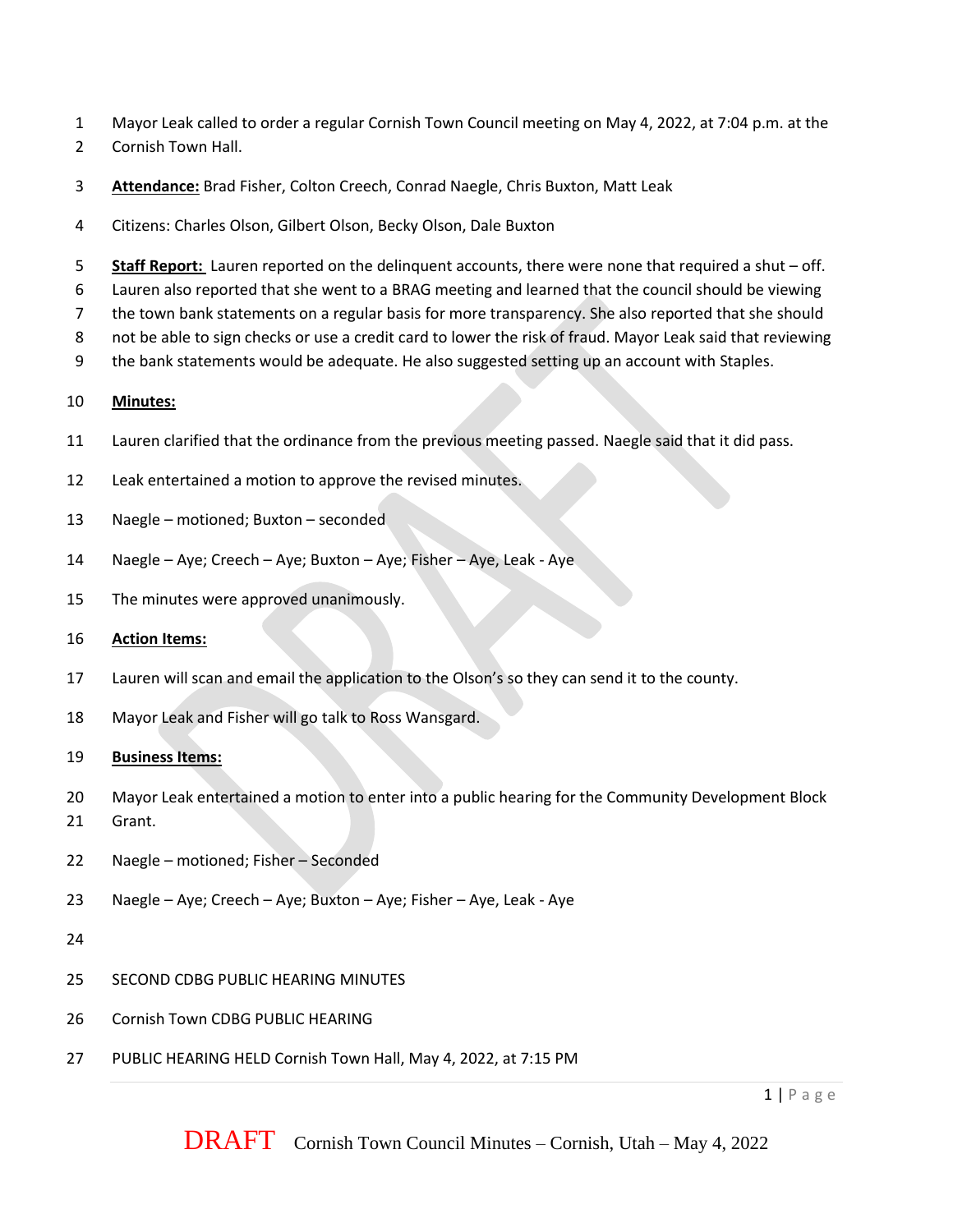- 
- The Cornish Town second CDBG public hearing was held on Wednesday, May 4, 2022, in the
- Cornish Town Hall, meeting commenced at 7:15 PM.
- Present: Mayor Matt Leak, Brad Fisher, Conrad Naegle, Chris Buxton, Colton Creech, Lauren Draney
- Public in attendance Dale Buxton
- City Recorder: Lauren Draney,
- City Clerk: Lauren Draney,
- City Attorney: Adam Long,
- 
- COMMUNITY DEVELOPMENT BLOCK GRANT (CDBG) PUBLIC HEARING:
- Mayor Matt Leak opened the second public hearing for the CDBG program.
- Mayor Matt Leak stated that this hearing was called to allow all citizens to provide
- input concerning the project that was awarded under the 2022 Community Development Block
- Grant Program. The city has amended its capital investment plan and decided to apply for funds on
- behalf of the water project at the Pitcher well. Mayor Leak introduced Conrad Naegle from the
- Water project. Mayor Leak explained that the application was successful in the regional rating
- and ranking process and Water Project and \$200,000. Mayor Leak explained
- the project to those in attendance. Mayor Leak asked Naegle to report on the meeting that he attended.
- He said that some communities did not find the grant worth their time, and some thought it was worth
- 47 it. He said that some of the things that are required have already been done with other funding and
- might be usable for this grant. They want to have one person that does all the administrative work with
- 49 it. Naegle said the main person we would work with is Sarah Moore. He said that we can use Brian
- Carver from BRAG as the administration person, but Brian said that they only do the preliminary
- application process. Naegle went through the checklists that we would need to pass off. He stated that
- because it is federal money, we must meet all the federal requirements. Naegle offered his help with process, but he doesn't know if he has the time to do all of it. Leak asked if there was someone in the
- community that we could hire to do it. Fisher asked what the amount of the grant is, Naegle answered
- \$200,000. Leak suggested that we could use some of this money for a new SCADA system. Creech asked
- what the timeline is to get this done. Naegle said that the hearing, the application, and environmental
- review need to be done by May 31. Leak said that he would see if Mark Chandler from CRS has the
- environmental part finished. Leak asked if there is someone in Logan that might be able to help us that
- we can hire. Naegle said he would reach out to Brian to see if he can recommend any one to help.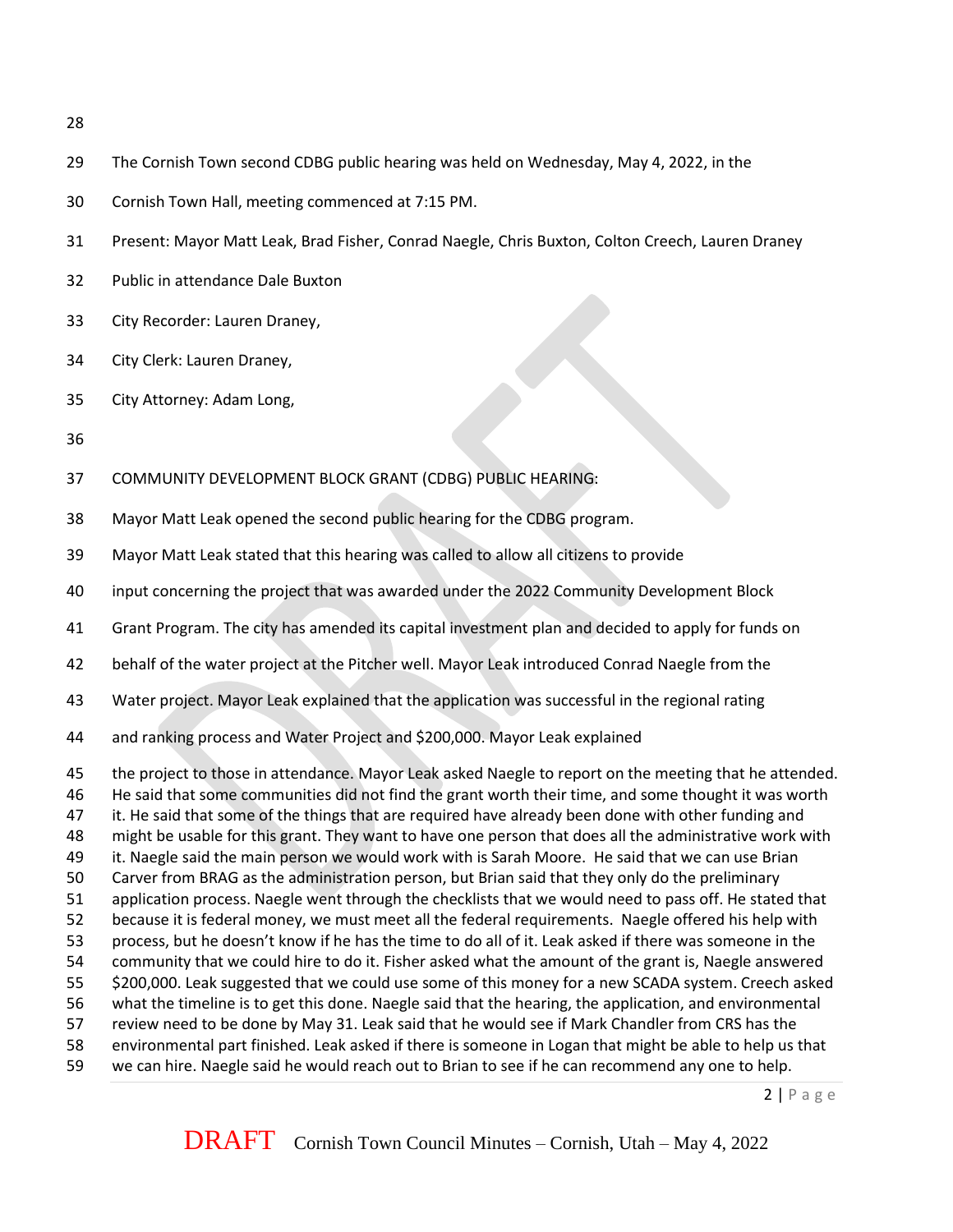someone to do it for us. Naegle said he would get with Brian to have him help us with the final application. Creech asked what other tasks are on the other checklists. Naegle explained that there would be inspections during the project and that the workers would be interviewed and asked about wages, treatment etc.. He brought signage that would need to be posted at the job site. Leak suggested 67 that we might be able to use some of the documents that are required for other funding for this one as well instead of doing them twice. The list is designed to get the town money by next March. Naegle was told the town should not spend any of this money until everything was approved as well as being approved for specific expenditures. Creech said that we should make sure that we have a purpose for the money so the engineers do not expand on this project. Naegle asked if we bid for our engineer. Leak answered that we did and that we had three bids. Naegle said that they wanted to do monthly group calls so that they can answer questions easier. Mayor Leak then asked for any comments, questions and concerns from the audience. Mayor Leak stated that copies of the capital investment plan are available if anyone would like a copy. There were no more comments, and the hearing was adjourned at 7:50. Mayor Leak entertained a motion to adjourn the public hearing. Fisher – Motioned; Buxton – Seconded Leak – Aye; Naegle – Aye; Buxton – Aye; Fisher – Aye; Creech – absent at time of adjournment Leak entertained a motion to enter the budget hearing. Naegle – Motioned; Buxton – Seconded Leak – Aye; Naegle – Aye; Buxton – Aye; Fisher – Aye; Creech – absent at time of commencement Budget hearing commenced at 7:51PM The council reviewed and created the tentative budget for fiscal year 2022-2023. Leak asked if there were any questions or comments on the budget. There were none. Leak entertained a motion to adjourn the budget hearing and enter back into general council session.

 Naegle explained that CDBG only wants a single account on the Webgrants 3 program. He asked if the council should have access to the account to see what is going on, or just the person consulting. Creech said that the town will most likely need to do the application ourselves as we will not have time to find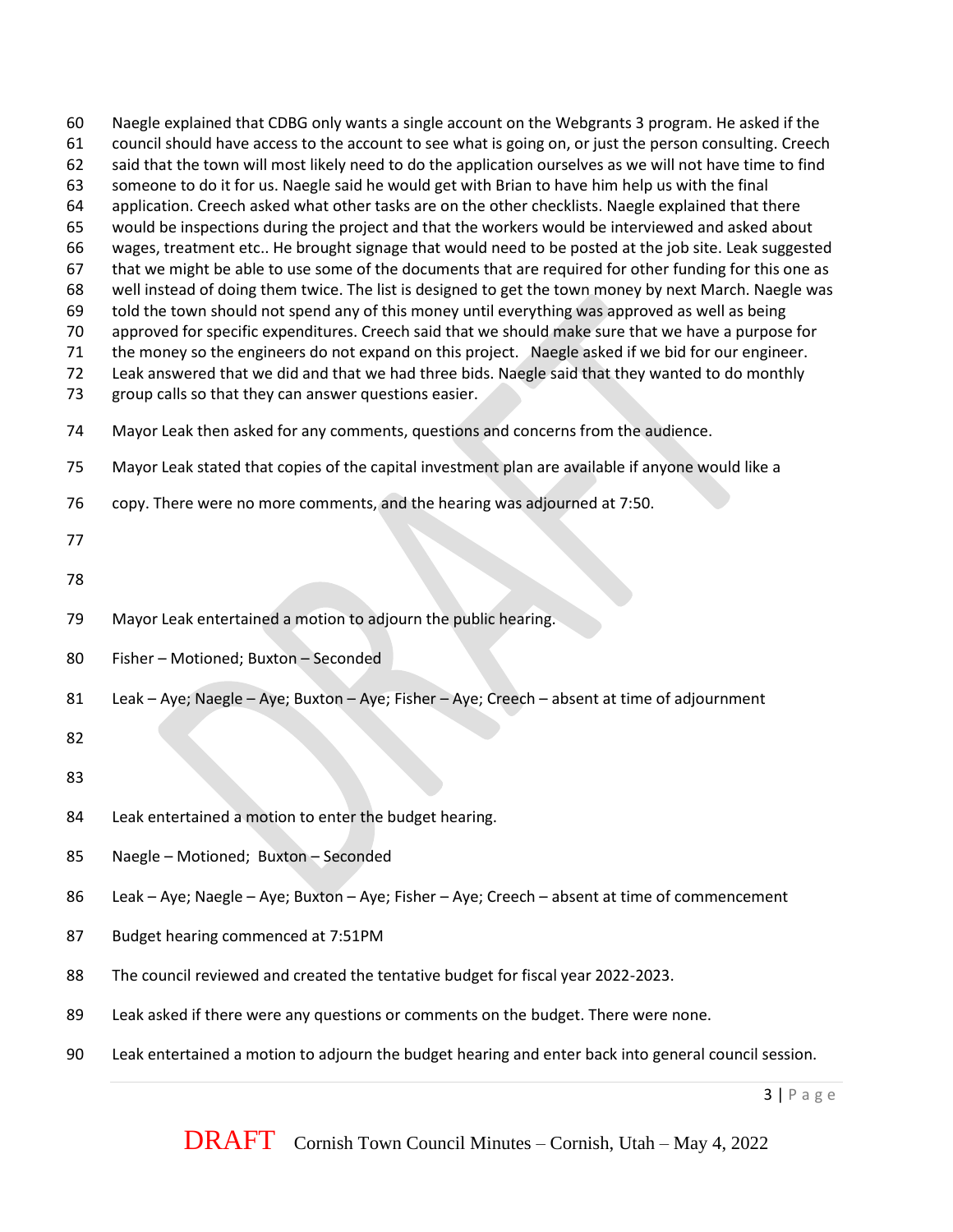| 91 | Naegle - motioned; Fisher - Seconded |
|----|--------------------------------------|
|----|--------------------------------------|

- Naegle Aye; Creech Aye; Buxton Aye; Fisher Aye, Leak Aye
- 
- 
- 
- *Olson zoning clearance*  Charles Olson explained their plans to build a barndominium as a primary residence. C. Creech explained that the plans that were reviewed and approved in planning and zoning. Creech stated that the town does not have any stipulations for gaining access to the road but that it is highly recommended that they put in a culvert Charles and Gilbert stated that they measured the current culverts to get an idea what size they need. The current culverts are 24-inch and 30-inch. They plan on putting in a 30-inch culvert. C. Creech said they have all the other approvals they need. Mayor Leak asked if there were any questions from the council. There were none. Mayor Leak entertained a motion to approve zoning clearance for Charles Olson. Creech – motioned; Buxton - seconded Creech – Aye; Conrad – Aye; Buxton – Aye; Fisher – Aye; Leak – Aye Charles Olson asked about the subdivision requirements and if it would be possible to waive the curb and gutter. He felt that the rule would not apply as well for larger lots, and that it would make it economically harder to subdivide. Mayor Leak said that there could be a variance and that the reason there is no curb and gutter is because it is a recent change and the town is planning for the future.
- Charles restated the process of the variance to confirm he understood what would need to be done.
- Mayor Leak said that he was correct, and that the town has already set the requirements for another
- potential development coming in. He also stated that the requirements are also deter development to a
- degree, so the town does not become over developed. Creech explained that it could be a big financial burden to the town to go back later and put in a paved road as well as curb and gutter in developed
- areas. He stated that requiring paved roads and curb and gutter are common in other towns and cities.
- He also said that it is rare to have a variance. Buxton mentioned that a reason that there is no curb and
- gutter is because there have not been any subdivisions in the past 15 20 years. Gilbert asked if the
- variance won't be granted if it would be possible to delay the curb and gutter until after the first lots are
- sold. Fisher said that it might be but that they would need to bring in plans. The council could not make
- any commitment at this time. Charles said that they want to come back to discuss their plans. Lauren will add them to the agenda for the May 18 Planning and Zoning meeting.
- 
-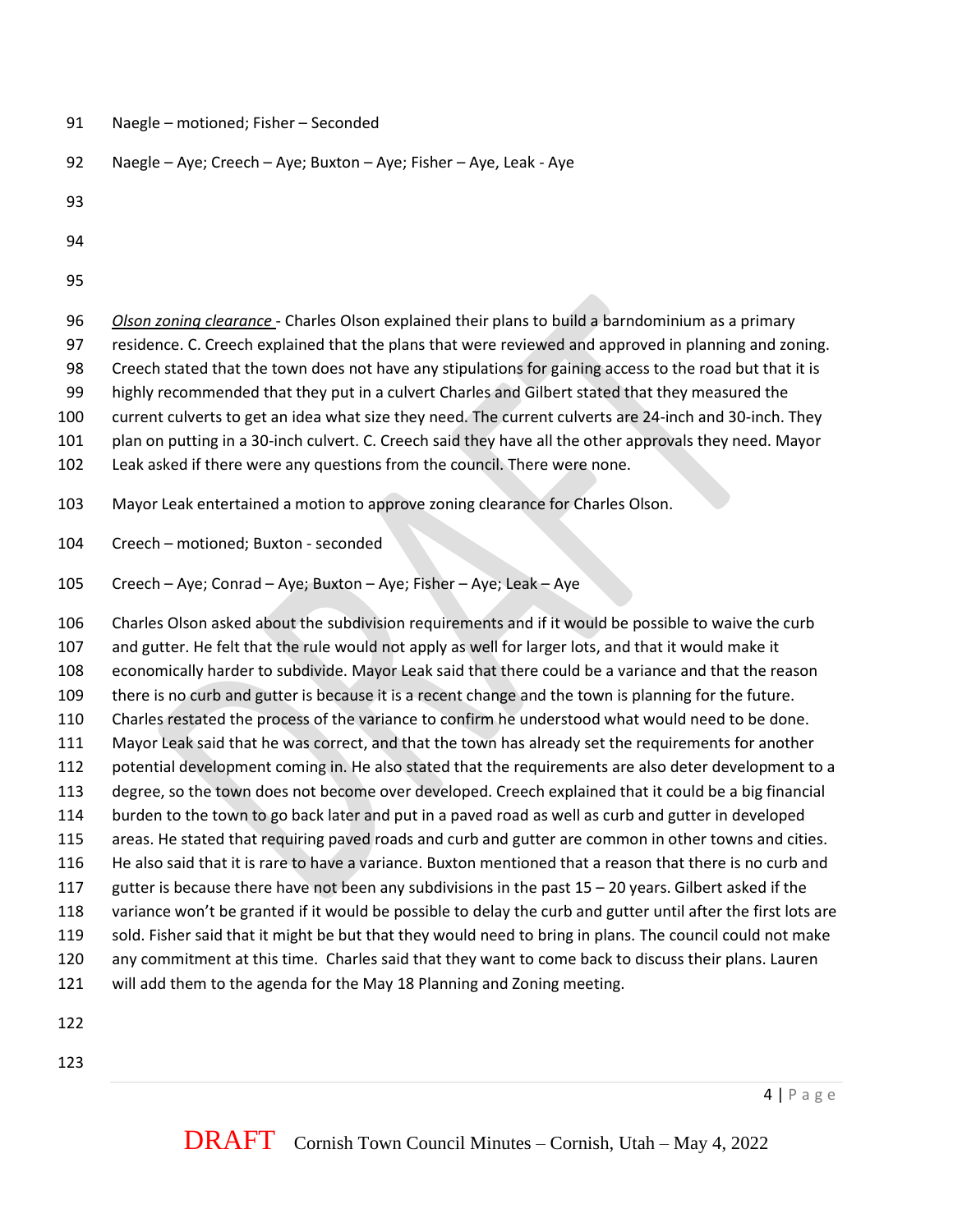## *Old Business:*

 *Roads –* Naegle said that the speed sign is back up. He will have C. Buxton move it after it has been changed. Nate Heiner tried contacting Naegle and said that his identity had been stolen but still wanted to pay for a new sign. It was decided that they would hold off for now. Dominion Energy is looking at regulations for digging for natural gas. We do not have anything specific about gas lines, we have ordinances for water that may be able to transfer over. Creech said that we should come up with a fee and standards for when people dig into the road. There is a roadway excavation permit fee \$1,500 in our fee schedule but no application and no expectations for completion. Naegle asked if it was necessary to have a permit to bore, Creech answered no, only to cut the road. Creech suggested we look into making a resolution to set expectations for finishing a road that is cut into. CMPO will be coming to our next meeting, they will be looking at what our needs are for the roadways. He asked that the council think of any questions or comments ready for them in that meeting. Buxton asked if the town has thought about spraying along the road. Naegle said they try to spray once a year. Naegle asked Buxton if he was ready for mowing this summer, Buxton said he was.

 *Planning & Zoning –* Creech brought up a concern that people coming to get zoning clearances did not have an approved water source. He asked how we should handle zoning clearances and water connections. It was suggested that people who are going through the zoning process do a clearance for a water connection at the same time. That would eliminate people getting a permit to build before they have water secured. Creech said that they could be more proactive making sure those applying for a permit have a source of water approved as well. Creech reported that Kyle Pitcher was leaving the planning and zoning commission and that John Forsgren will be taking his place. He asked if it would be okay to buy a gift card as a thank you. The council agreed to do that. Creech said that they need a chairperson for planning and zoning, Leak said that he would talk to Earl Creech about being chairman. Creech followed up with Ontrac and they had a typo on his email which is why he hadn't heard from them. He said that there has been a claim filed, and that they would follow up soon.

 *Parks/Town Hall/Finance* – Buxton reported that he cleaned out a lot of stuff out of the basement. He is going to keep working on the pile and as soon as he gets the pile down, he will start working on the ceiling. Jay Williams said that there is a leak at the water fountain at the park. The leak needs to be addressed before the water is turned on. Buxton will pursue building a shed at the park with Jay. He asked about charging the 4-H group for using the town hall as there is only one participant from Cornish. Creech asked if there are fees for them to participate. There are fees that can help cover operating costs.

 *Water –* Fisher said that the water is good. He has been mixing 25,000 – 30,000 gallons a day which has brought nitrates down to 5. Leak asked how big the pump motor is on the Trenton well. No one knew how big it is. Jesse from Wetco is looking at upgrading the control panel and needs to know the size.

 **Mayor's Report:** Mark Chandler has made more progress. Leak said that he plans on talking to Ross Wansgard about land for the new water tank. Buxton will be going to the mayors meeting. Creech said they would need to let Ross know about the wastewater from the filtration system. Creech said that he